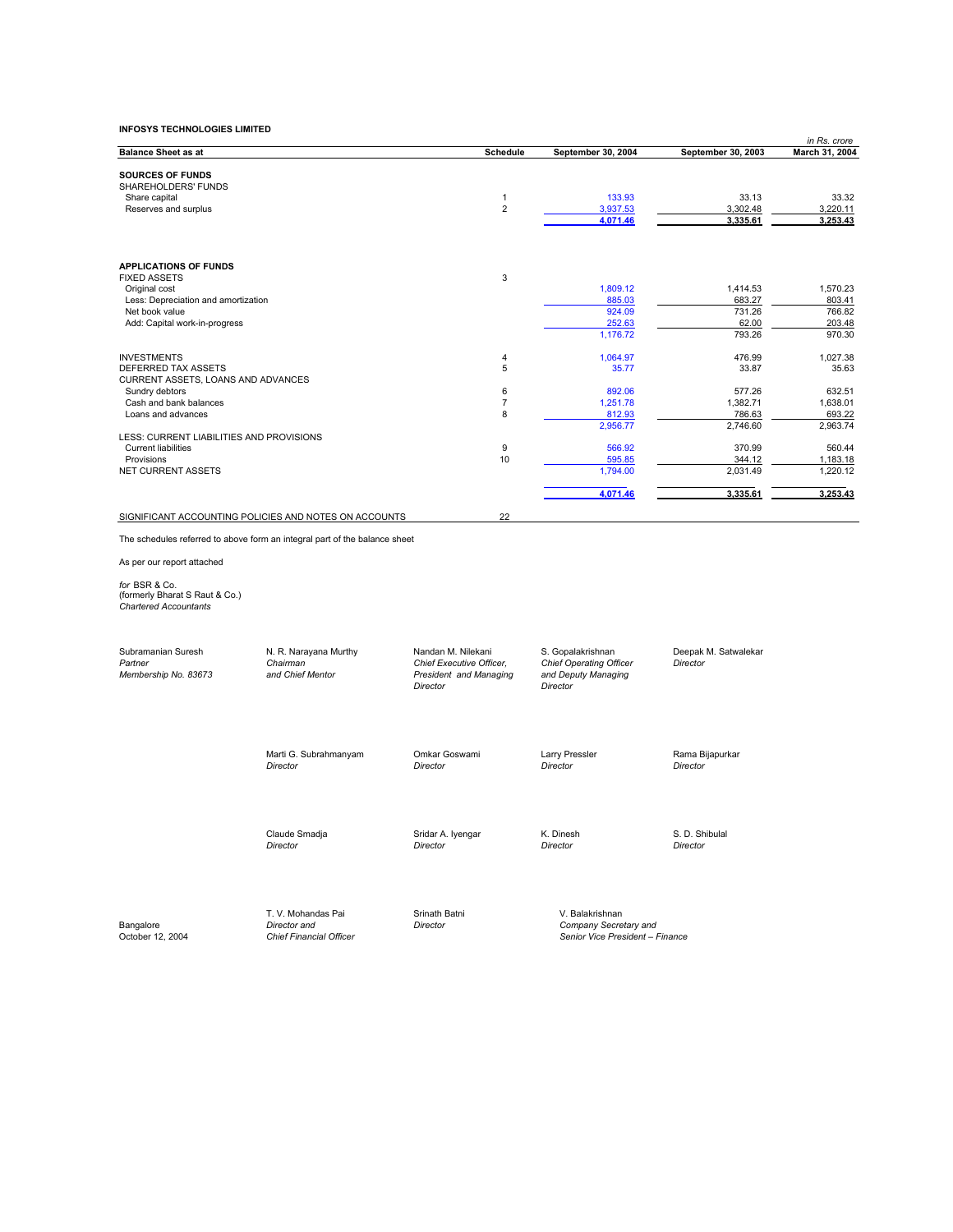|                                                                                  |                 |                 |                                |                  | in Rs. Crore, except per share data |                    |  |
|----------------------------------------------------------------------------------|-----------------|-----------------|--------------------------------|------------------|-------------------------------------|--------------------|--|
| <b>Profit and Loss Account for the</b>                                           |                 |                 | Quarter ended<br>September 30, |                  | Half year ended<br>September 30,    |                    |  |
|                                                                                  | <b>Schedule</b> | 2004            | 2003                           | 2004             | 2003                                | 2004               |  |
|                                                                                  |                 |                 |                                |                  |                                     |                    |  |
| <b>INCOME</b>                                                                    |                 |                 |                                |                  |                                     |                    |  |
| SOFTWARE SERVICES AND PRODUCTS                                                   |                 |                 |                                |                  |                                     |                    |  |
| Overseas                                                                         |                 | 1,659.27        | 1,115.98                       | 3,106.69         | 2,174.63                            | 4,694.69           |  |
| Domestic                                                                         |                 | 30.29           | 18.77                          | 54.26            | 42.10                               | 66.20              |  |
|                                                                                  |                 | 1.689.56        | 1.134.75                       | 3.160.95         | 2.216.73                            | 4,760.89           |  |
| SOFTWARE DEVELOPMENT EXPENSES                                                    | 11              | 909.96          | 587.16                         | 1,701.87         | 1,159.94                            | 2,495.31           |  |
| <b>GROSS PROFIT</b>                                                              |                 | 779.60          | 547.59                         | 1,459.08         | 1,056.79                            | 2,265.58           |  |
| SELLING AND MARKETING EXPENSES                                                   | 12              | 103.08          | 80.44                          | 190.47           | 160.16                              | 335.08             |  |
| <b>GENERAL AND ADMINISTRATION EXPENSES</b>                                       | 13              | 116.78          | 88.72                          | 218.02           | 169.90                              | 346.85             |  |
|                                                                                  |                 | 219.86          | 169.16                         | 408.49           | 330.06                              | 681.93             |  |
| OPERATING PROFIT BEFORE INTEREST, DEPRECIATION AND                               |                 | 559.74          | 378.43                         | 1,050.59         | 726.73                              | 1,583.65           |  |
| <b>AMORTIZATION</b>                                                              |                 |                 |                                |                  |                                     |                    |  |
| <b>INTEREST</b>                                                                  |                 | ÷               | $\sim$                         |                  | ä,                                  | ٠                  |  |
| DEPRECIATION AND AMORTIZATION                                                    |                 | 56.55<br>503.19 | 62.33<br>316.10                | 105.93<br>944.66 | 106.59<br>620.14                    | 230.90<br>1,352.75 |  |
| OPERATING PROFIT AFTER INTEREST, DEPRECIATION AND<br><b>AMORTIZATION</b>         |                 |                 |                                |                  |                                     |                    |  |
| <b>OTHER INCOME</b>                                                              | 14              | 30.23           | 44.28                          | 48.22            | 76.73                               | 127.39             |  |
| PROVISION FOR INVESTMENTS                                                        |                 | 0.07            | 0.22                           | 0.06             | 6.59                                | 9.67               |  |
| <b>NET PROFIT BEFORE TAX</b>                                                     |                 | 533.35          | 360.16                         | 992.82           | 690.28                              | 1,470.47           |  |
| PROVISION FOR TAXATION                                                           | 15              | 78.50           | 60.00                          | 143.50           | 112.00                              | 227.00             |  |
| <b>NET PROFIT AFTER TAX</b>                                                      |                 | 454.85          | 300.16                         | 849.32           | 578.28                              | 1,243.47           |  |
|                                                                                  |                 |                 |                                |                  |                                     |                    |  |
| <b>Balance brought forward</b>                                                   |                 | 462.36          | 278.12                         | 70.51            |                                     |                    |  |
| Less: Residual dividend paid for Fiscal 2004                                     |                 |                 | ×.                             | 2.32             |                                     |                    |  |
| Dividend tax on the above                                                        |                 | 1.97            |                                | 2.27             |                                     |                    |  |
|                                                                                  |                 | 460.39          | 278.12                         | 65.92            |                                     |                    |  |
| AMOUNT AVAILABLE FOR APPROPRIATION<br><b>DIVIDEND</b>                            |                 | 915.24          | 578.28                         | 915.24           | 578.28                              | 1.243.47           |  |
| Interim                                                                          |                 | 133.93          | 96.09                          | 133.93           | 96.09                               | 96.09              |  |
| Final                                                                            |                 |                 |                                |                  |                                     | 99.96              |  |
| One-time special dividend                                                        |                 |                 |                                |                  |                                     | 666.41             |  |
| Total dividend                                                                   |                 | 133.93          | 96.09                          | 133.93           | 96.09                               | 862.46             |  |
| Dividend tax                                                                     |                 | 17.50           | 12.31                          | 17.50            | 12.31                               | 110.50             |  |
| Amount transferred - general reserve                                             |                 |                 |                                |                  |                                     | 200.00             |  |
| Balance in Profit and Loss account                                               |                 | 763.81          | 469.88                         | 763.81           | 469.88                              | 70.51              |  |
| <b>EARNINGS PER SHARE *</b>                                                      |                 | 915.24          | 578.28                         | 915.24           | 578.28                              | 1,243.47           |  |
| Equity shares of par value Rs. 5/- each                                          |                 |                 |                                |                  |                                     |                    |  |
| Basic                                                                            |                 | 16.99           | 11.33                          | 31.76            | 21.82                               | 46.84              |  |
| <b>Diluted</b>                                                                   |                 | 16.61           | 11.23                          | 31.14            | 21.69                               | 46.26              |  |
| Number of shares used in computing earnings per share                            |                 |                 |                                |                  |                                     |                    |  |
| Basic                                                                            |                 | 26.76.76.465    | 26,50,28,112                   | 26.74.06.246     | 26,50,04,404                        | 26,54,47,776       |  |
| <b>Diluted</b>                                                                   |                 | 27,37,76,678    | 26,72,97,616                   | 27,27,68,201     | 26,66,04,340                        | 26,87,87,016       |  |
| SIGNIFICANT ACCOUNTING POLICIES AND NOTES ON ACCOUNT.<br>* refer to note 22.3.24 | 22              |                 |                                |                  |                                     |                    |  |

The schedules referred to above form an integral part of the profit and loss account.

As per our report attached

*for* BSR & Co. (formerly Bharat S Raut & Co.) *Chartered Accountants*

| Subramanian Suresh<br>Partner<br>Membership No. 83673 | N. R. Narayana Murthy<br>Chairman<br>and Chief Mentor                | Nandan M. Nilekani<br>Chief Executive Officer,<br>President and Managing<br>Director | S. Gopalakrishnan<br><b>Chief Operating Officer</b><br>and Deputy Managing<br>Director | Deepak M. Satwalekar<br>Director |
|-------------------------------------------------------|----------------------------------------------------------------------|--------------------------------------------------------------------------------------|----------------------------------------------------------------------------------------|----------------------------------|
|                                                       | Marti G. Subrahmanyam                                                | Omkar Goswami                                                                        | Larry Pressler                                                                         | Rama Bijapurkar                  |
|                                                       | Director                                                             | Director                                                                             | Director                                                                               | Director                         |
|                                                       | Claude Smadja                                                        | Sridar A. Iyengar                                                                    | K. Dinesh                                                                              | S. D. Shibulal                   |
|                                                       | Director                                                             | Director                                                                             | Director                                                                               | Director                         |
| Bangalore<br>October 12, 2004                         | T. V. Mohandas Pai<br>Director and<br><b>Chief Financial Officer</b> | Srinath Batni<br>Director                                                            | V. Balakrishnan<br>Company Secretary and<br>Senior Vice President - Finance            |                                  |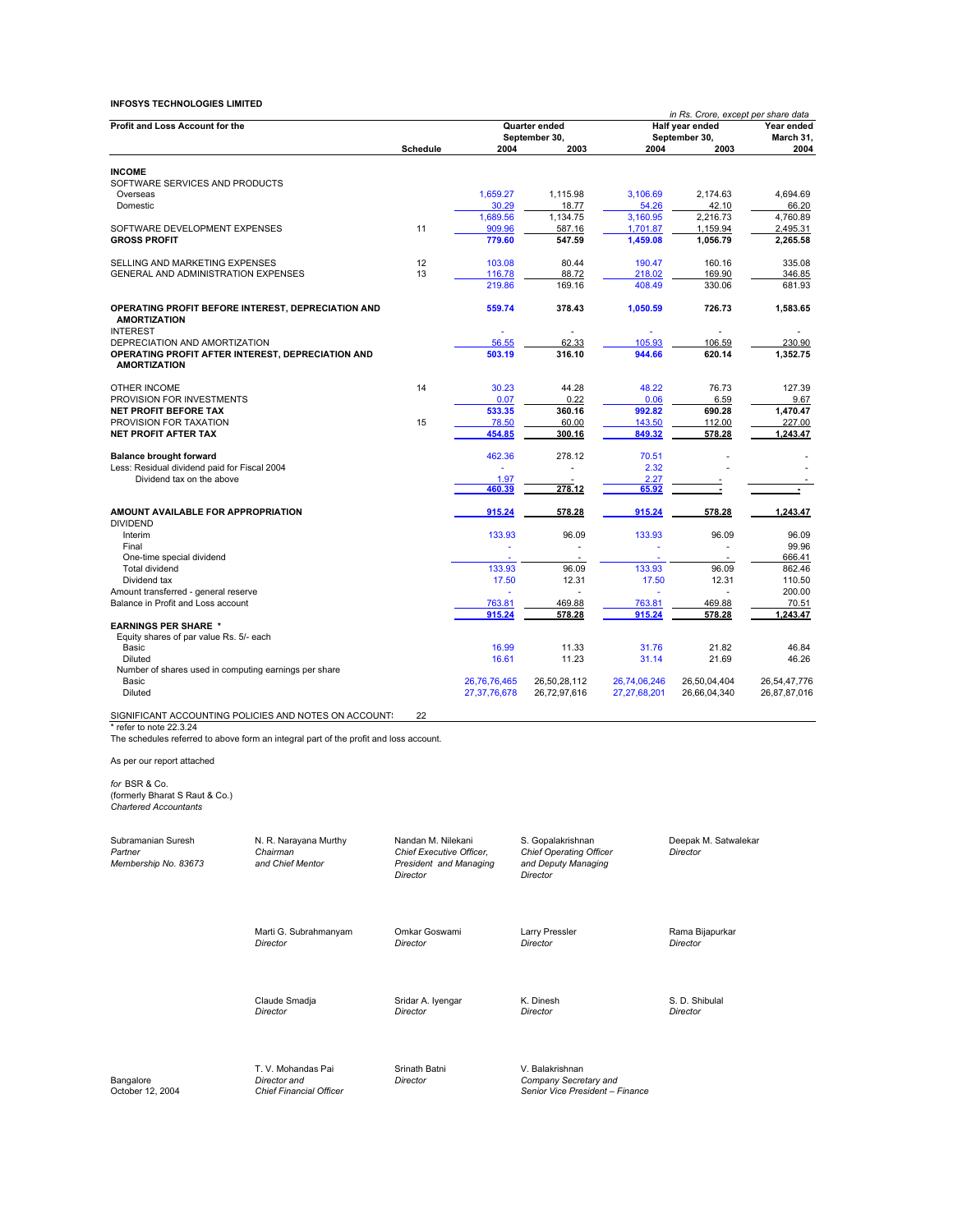| <b>Cash Flow Statement for the</b>                                   |                                                                                   |                          | Quarter ended |                                |          | Half year ended      |             |  |
|----------------------------------------------------------------------|-----------------------------------------------------------------------------------|--------------------------|---------------|--------------------------------|----------|----------------------|-------------|--|
|                                                                      |                                                                                   |                          |               | September 30,                  |          | September 30,        |             |  |
|                                                                      |                                                                                   | <b>Schedule</b>          | 2004          | 2003                           | 2004     | 2003                 | 2004        |  |
|                                                                      |                                                                                   |                          |               |                                |          |                      |             |  |
| <b>CASH FLOWS FROM OPERATING ACTIVITIES</b><br>Net profit before tax |                                                                                   |                          | 533.35        | 360.16                         | 992.82   | 690.28               | 1.470.47    |  |
|                                                                      | Adjustments to reconcile net profit before tax to cash provided by operating      |                          |               |                                |          |                      |             |  |
| activities                                                           |                                                                                   |                          |               |                                |          |                      |             |  |
| (Profit)/Loss on sale of fixed assets                                |                                                                                   |                          | (0.05)        |                                | (0.12)   | (0.01)               | (0.04)      |  |
| Depreciation and amortization                                        |                                                                                   |                          | 56.55         | 62.33                          | 105.93   | 106.59               | 230.90      |  |
| Interest and dividend income                                         |                                                                                   |                          | (21.77)       | (23.43)                        | (50.04)  | (46.18)              | (100.28)    |  |
| Provision for investments                                            |                                                                                   |                          | 0.07          | 0.22                           | 0.06     | 6.59                 | 9.67        |  |
|                                                                      | Effect of exchange differences on translation of foreign currency cash and        |                          |               |                                |          |                      |             |  |
| cash equivalents                                                     |                                                                                   |                          | (1.13)        | 1.59                           | (8.24)   | 3.16                 | 6.59        |  |
| Changes in current assets and liabilities                            |                                                                                   |                          |               |                                |          |                      |             |  |
| Sundry debtors                                                       |                                                                                   |                          | (73.08)       | (19.96)                        | (259.55) | (65.12)              | (120.37)    |  |
| Loans and advances                                                   |                                                                                   | 16                       | (26.97)       | 8.33                           | (53.92)  | (1.52)               | (1.34)      |  |
| Current liabilities and provisions                                   |                                                                                   | 17                       | 94.02         | 16.58                          | 25.27    | 55.59                | 245.50      |  |
| Income taxes paid during the period/ year                            |                                                                                   | 18                       | (94.50)       | (49.22)                        | (102.45) | (60.28)              | (107.13)    |  |
| NET CASH GENERATED BY OPERATING ACTIVITIES                           |                                                                                   |                          | 466.49        | 356.60                         | 649.76   | 689.10               | 1,633.97    |  |
|                                                                      |                                                                                   |                          |               |                                |          |                      |             |  |
| <b>CASH FLOWS FROM INVESTING ACTIVITIES</b>                          |                                                                                   |                          |               |                                |          |                      |             |  |
| Purchase of fixed assets and change in capital work-in-progress      |                                                                                   | 19                       | (166.61)      | (68.82)                        | (312.45) | (127.20)             | (429.87)    |  |
| Proceeds on disposal of fixed assets                                 |                                                                                   |                          | 0.15          | (0.01)                         | 0.22     | 0.09                 | 1.43        |  |
| Acquisition of Expert Information Systems Pty. Limited, Australia    |                                                                                   |                          |               |                                |          |                      | (66.68)     |  |
| (Investments in) / disposal of securities                            |                                                                                   | 20                       | (133.46)      | (349.83)                       | (37.65)  | (450.38)             | (937.17)    |  |
| Interest and dividend income                                         |                                                                                   |                          | 21.77         | 23.43                          | 50.04    | 46.18                | 100.28      |  |
| NET CASH USED IN INVESTING ACTIVITIES                                |                                                                                   |                          | (278.15)      | (395.23)                       | (299.84) | (531.31)             | (1, 332.01) |  |
|                                                                      |                                                                                   |                          |               |                                |          |                      |             |  |
| <b>CASH FLOWS FROM FINANCING ACTIVITIES</b>                          |                                                                                   |                          |               |                                |          |                      |             |  |
|                                                                      | Proceeds from issuance of share capital on exercise of stock options (note        |                          |               |                                |          |                      |             |  |
| 22.3.25.b)                                                           |                                                                                   |                          | 40.80         | 4.01                           | 124.73   | 5.07                 | 122.27      |  |
| Dividends paid during the period/ year, including dividend tax       |                                                                                   |                          | (1.97)        |                                | (869.15) | (108.35)             | (216.75)    |  |
|                                                                      |                                                                                   |                          |               |                                |          |                      |             |  |
| NET CASH USED IN FINANCING ACTIVITIES                                |                                                                                   |                          | 38.83         | 4.01                           | (744.42) | (103.28)             | (94.48)     |  |
|                                                                      | Effect of exchange differences on translation of foreign currency cash and        |                          |               |                                |          |                      |             |  |
| cash equivalents                                                     |                                                                                   |                          | 1.13          | (1.59)                         | 8.24     | (3.16)               | (6.59)      |  |
|                                                                      | NET (DECREASE)/INCREASE IN CASH AND CASH EQUIVALENTS                              |                          | 228.30        | (36.21)                        | (386.26) | 51.35                | 200.89      |  |
|                                                                      |                                                                                   |                          |               |                                |          |                      |             |  |
|                                                                      | CASH AND CASH EQUIVALENTS AT THE BEGINNING OF THE PERIOD/YEAR                     |                          | 1,224.84      | 1,726.07                       | 1,839.40 | 1,638.51             | 1,638.51    |  |
|                                                                      | CASH AND CASH EQUIVALENTS AT THE END OF THE PERIOD / YEAR                         | 21                       | 1.453.14      | 1.689.86                       | 1.453.14 | 1.689.86             | 1.839.40    |  |
|                                                                      | SIGNIFICANT ACCOUNTING POLICIES AND NOTES ON ACCOUNTS                             | 22                       |               |                                |          |                      |             |  |
|                                                                      |                                                                                   |                          |               |                                |          |                      |             |  |
|                                                                      | The schedules referred to above form an integral part of the cash flow statement. |                          |               |                                |          |                      |             |  |
| As per our report attached                                           |                                                                                   |                          |               |                                |          |                      |             |  |
| for BSR & Co.                                                        |                                                                                   |                          |               |                                |          |                      |             |  |
| (formerly Bharat S Raut & Co.)                                       |                                                                                   |                          |               |                                |          |                      |             |  |
| <b>Chartered Accountants</b>                                         |                                                                                   |                          |               |                                |          |                      |             |  |
|                                                                      |                                                                                   |                          |               |                                |          |                      |             |  |
| Subramanian Suresh                                                   | N. R. Narayana Murthy                                                             | Nandan M. Nilekani       |               | S. Gopalakrishnan              |          | Deepak M. Satwalekar |             |  |
| Partner                                                              | Chairman                                                                          | Chief Executive Officer, |               | <b>Chief Operating Officer</b> |          | Director             |             |  |
| Membership No. 83673                                                 | and Chief Mentor                                                                  | President and Managing   |               | and Deputy Managing            |          |                      |             |  |
|                                                                      |                                                                                   | Director                 |               | Director                       |          |                      |             |  |
|                                                                      |                                                                                   |                          |               |                                |          |                      |             |  |
|                                                                      |                                                                                   |                          |               |                                |          |                      |             |  |
|                                                                      |                                                                                   |                          |               |                                |          |                      |             |  |
|                                                                      | Marti G. Subrahmanyam                                                             | Omkar Goswami            |               | Larry Pressler                 |          | Rama Bijapurkar      |             |  |
|                                                                      | Director                                                                          | Director                 |               | <b>Director</b>                |          | Director             |             |  |
|                                                                      |                                                                                   |                          |               |                                |          |                      |             |  |
|                                                                      |                                                                                   |                          |               |                                |          |                      |             |  |
|                                                                      |                                                                                   |                          |               |                                |          |                      |             |  |
|                                                                      | Claude Smadia                                                                     | Sridar A. Iyengar        |               | K. Dinesh                      |          | S. D. Shibulal       |             |  |
|                                                                      | Director                                                                          | Director                 |               | Director                       |          | Director             |             |  |
|                                                                      |                                                                                   |                          |               |                                |          |                      |             |  |
|                                                                      |                                                                                   |                          |               |                                |          |                      |             |  |
|                                                                      |                                                                                   |                          |               |                                |          |                      |             |  |

T. V. Mohandas Pai Srinath Batni<br>Director and Director<br>Chief Financial Officer

Bangalore *Director and Director Company Secretary and* October 12, 2004 *Chief Financial Officer Senior Vice President – Finance*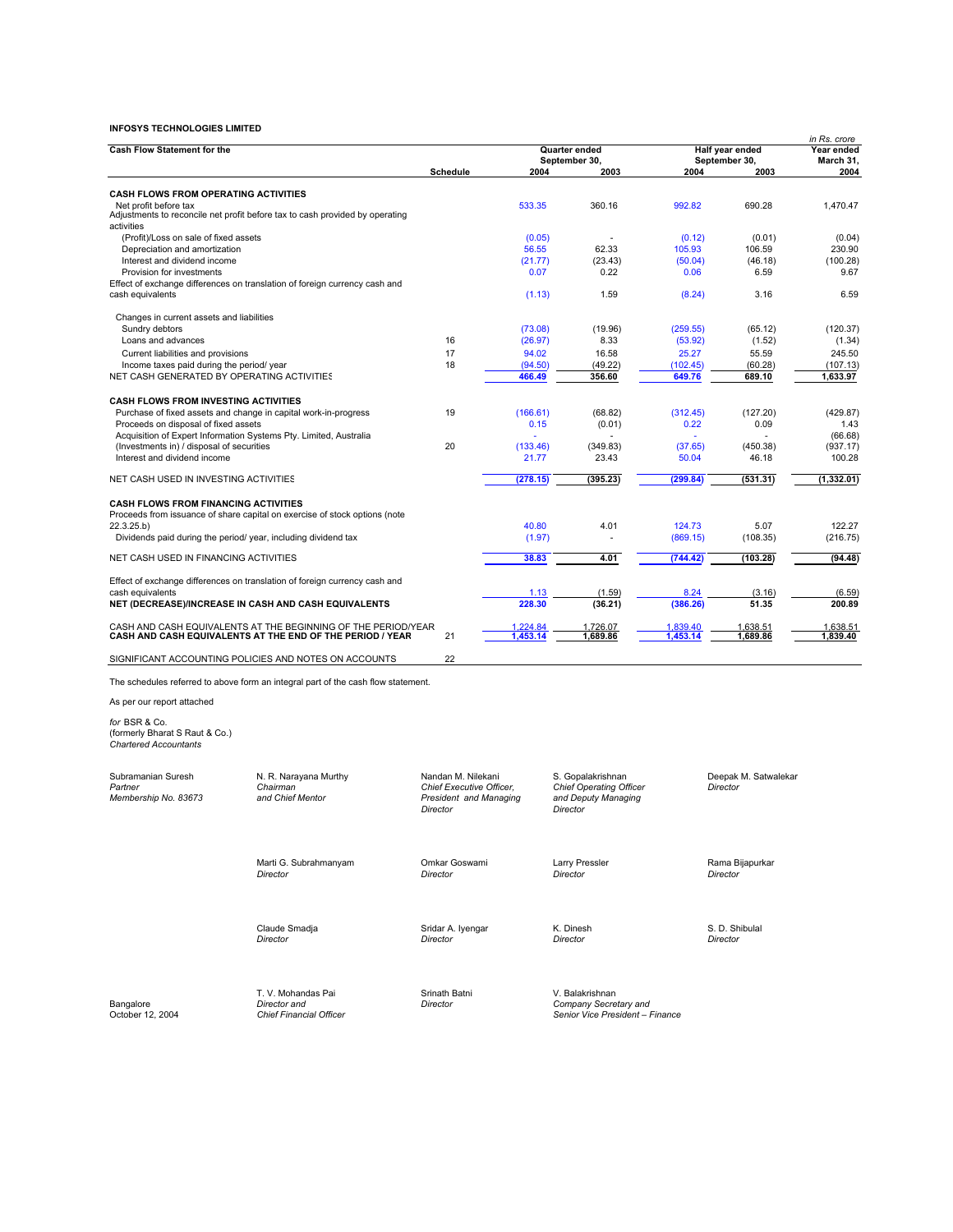|                                                                                                                                                                                    |                    |                    | in Rs. crore   |
|------------------------------------------------------------------------------------------------------------------------------------------------------------------------------------|--------------------|--------------------|----------------|
| Schedules to the Balance Sheet as at                                                                                                                                               | September 30, 2004 | September 30, 2003 | March 31, 2004 |
| <b>1 SHARE CAPITAL</b>                                                                                                                                                             |                    |                    |                |
| Authorized                                                                                                                                                                         |                    |                    |                |
| Equity shares, Rs. 5/- par value                                                                                                                                                   |                    |                    |                |
| 30,00,00,000 (10,00,00,000; 10,00,00,000) equity shares                                                                                                                            | 150.00             | 50.00              | 50.00          |
| Issued, Subscribed and Paid Up                                                                                                                                                     |                    |                    |                |
| Equity shares, Rs. 5/- par value*<br>26,78,60,670 (6,62,68,972; 6,66,41,056) equity shares fully paid up                                                                           | 133.93             | 33.13              | 33.32          |
| [Of the above, 25,84,92,302 (5,78,88,200; 5,78,88,200) equity shares, fully paid up have                                                                                           |                    |                    |                |
| been issued as bonus shares by capitalization of the general reserve]                                                                                                              |                    |                    |                |
|                                                                                                                                                                                    | 133.93             | 33.13              | 33.32          |
| Forfeited shares amounted to Rs. 1,500/- (Rs. 1,500/-; Rs. 1,500/-)<br>* For details of options in respect of equity shares, refer to note 22.3.13<br>* also refer to note 22.3.25 |                    |                    |                |
| 2 RESERVES AND SURPLUS                                                                                                                                                             |                    |                    |                |
| Capital reserve                                                                                                                                                                    | 5.94               | 5.94               | 5.94           |
| Share premium account                                                                                                                                                              |                    |                    |                |
| As at April 1,                                                                                                                                                                     | 460.90             | 338.83             | 338.83         |
| Add: Received on exercise of stock options issued to employees                                                                                                                     | 124.42             | 5.07               | 122.07         |
|                                                                                                                                                                                    | 585.32             | 343.90             | 460.90         |
| General reserve                                                                                                                                                                    |                    |                    |                |
| As at April 1,                                                                                                                                                                     | 2,682.76           | 2,482.76           | 2,482.76       |
| Less: capitalized for issue of bonus shares                                                                                                                                        | 100.30             |                    |                |
| Add: transfer from the profit and loss account                                                                                                                                     |                    |                    | 200.00         |
|                                                                                                                                                                                    | 2,582.46           | 2.482.76           | 2,682.76       |
| Balance in profit and loss account                                                                                                                                                 | 763.81             | 469.88             | 70.51          |
|                                                                                                                                                                                    | 3,937.53           | 3,302.48           | 3,220.11       |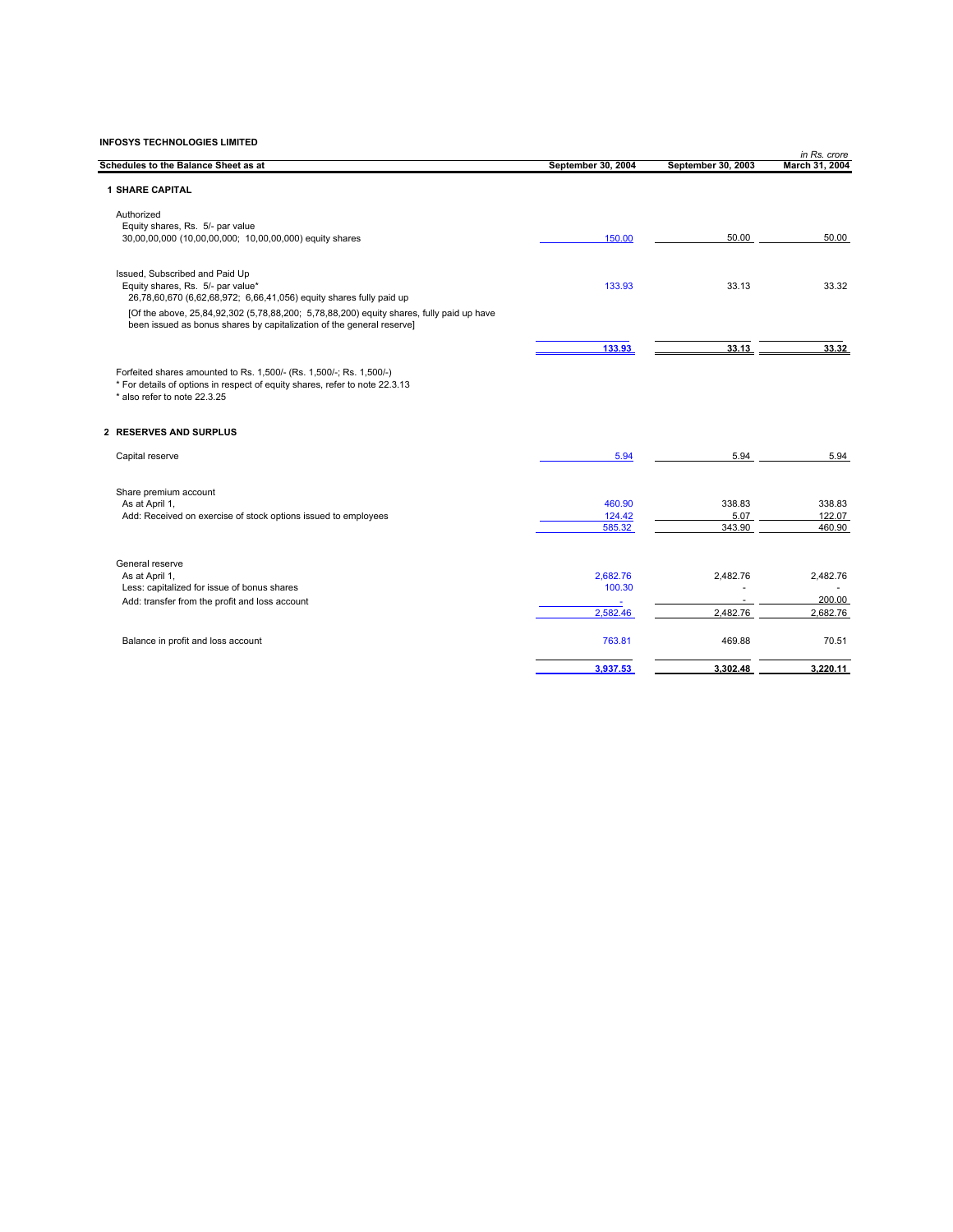#### **Schedules to the Balance Sheet**

| 3 FIXED ASSETS               |               |                         |                                 |                                                                    |        |                               |                |        |                |                                                                         | in Rs. crore |
|------------------------------|---------------|-------------------------|---------------------------------|--------------------------------------------------------------------|--------|-------------------------------|----------------|--------|----------------|-------------------------------------------------------------------------|--------------|
| <b>Particulars</b>           |               |                         | <b>Original cost</b>            |                                                                    |        | Depreciation and amortization |                |        | Net book value |                                                                         |              |
|                              | Cost as at    | <b>Additions during</b> | Deletions during                | Cost as at                                                         | As at  | For the                       | Deductions for | As at  | As at          | As at                                                                   | As at        |
|                              | April 1, 2004 |                         | the period/year the period/year | September 30, 2004 April 1, 2004 the period/ year the period/ year |        |                               |                |        |                | September 30, 2004 September 30, 2004 September 30, 2003 March 31, 2004 |              |
|                              |               |                         |                                 |                                                                    |        |                               |                |        |                |                                                                         |              |
| Land : free-hold*            | 20.05         | 0.15                    |                                 | 20.20                                                              |        |                               |                |        | 20.20          | 15.88                                                                   | 20.05        |
| leasehold                    | 70.20         | 17.98                   |                                 | 88.18                                                              |        |                               |                |        | 88.18          | 32.74                                                                   | 70.20        |
| Buildings*                   | 459.61        | 99.06                   |                                 | 558.67                                                             | 80.47  | 16.37                         |                | 96.84  | 461.83         | 364.33                                                                  | 379.14       |
| Plant and machinery*         | 281.39        | 40.97                   | $6.14$ **                       | 316.22                                                             | 165.10 | 23.96                         | $6.10**$       | 182.96 | 133.26         | 124.84                                                                  | 116.29       |
| Computer equipment           | 444.86        | 71.85                   | $10.77$ **                      | 505.94                                                             | 363.79 | 43.89                         | $10.76$ **     | 396.92 | 109.02         | 69.32                                                                   | 81.07        |
| Furniture and fixtures*      | 251.55        | 33.13                   | $7.50$ **                       | 277.18                                                             | 151.64 | 21.67                         | $7.45$ **      | 165.86 | 111.32         | 112.01                                                                  | 99.91        |
| Vehicles                     | 0.43          | 0.16                    |                                 | 0.59                                                               | 0.27   | 0.04                          | <b>.</b>       | 0.31   | 0.28           | 0.11                                                                    | 0.16         |
| Intangible assets            |               |                         |                                 |                                                                    |        |                               |                |        |                |                                                                         |              |
| Intellectual property rights | 42.14         |                         |                                 | 42.14                                                              | 42.14  |                               |                | 42.14  |                | 12.03                                                                   |              |
|                              | 1.570.23      | 263.30                  | 24.41                           | ,809.12                                                            | 803.41 | 105.93                        | 24.31          | 885.03 | 924.09         | 731.26                                                                  | 766.82       |
| Previous period              | .273.32       | 141.76                  | 0.55                            | 1.414.53                                                           | 577.15 | 106.59                        | 0.47           | 683.27 |                |                                                                         |              |
| <b>Previous year</b>         | 1.273.32      | 302.94                  | 6.03                            | 1.570.23                                                           | 577.15 | 230.90                        | 4.64           | 803.41 |                |                                                                         |              |

Note: Buildings include Rs. 250/- being the value of 5 shares of Rs. 50/- each in Mittal Towers Premises Co-operative Society Limited.

\* includes certain assets provided on operating lease to Progoen Limited, a subsidiary company. Please refer to note 22.3.6 for detail

\*\* amount includes the retiral of assets which are not in active use, with original cost of Rs. 23.22 and accumulated depreciation of Rs. 23.17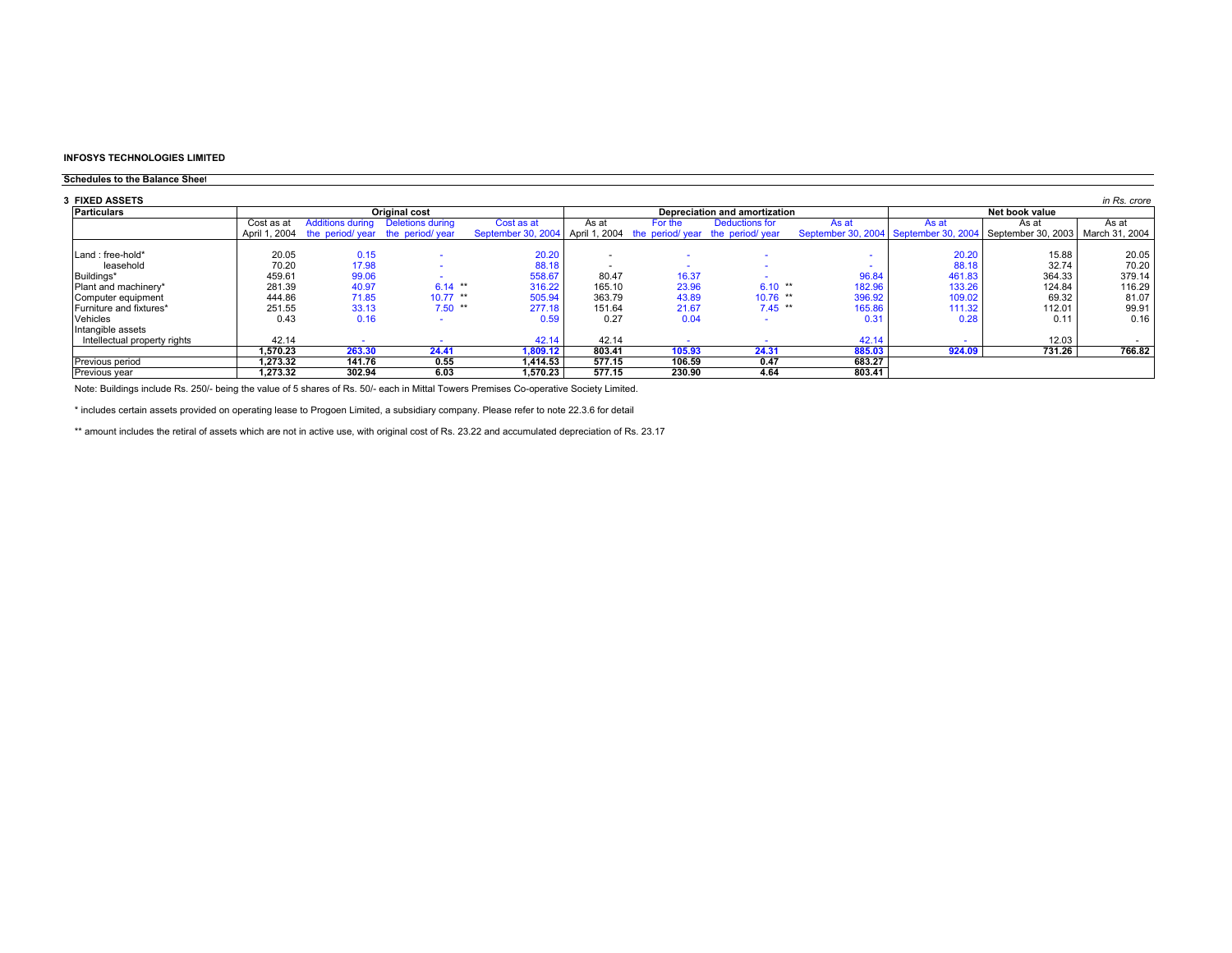|                                                                                                               |                    |                    | in Rs. crore    |
|---------------------------------------------------------------------------------------------------------------|--------------------|--------------------|-----------------|
| Schedules to the Balance Sheet as at                                                                          | September 30, 2004 | September 30, 2003 | March 31, 2004  |
| <b>4 INVESTMENTS</b>                                                                                          |                    |                    |                 |
| Trade (unquoted) - at cost                                                                                    |                    |                    |                 |
| Long- term investments                                                                                        |                    |                    |                 |
| In subsidiaries                                                                                               |                    |                    |                 |
| Progeon Limited, India.<br>2,44,99,993 (1,22,49,993; 2,44,99,993) equity shares of Rs. 10/- each, fully paid, | 24.50              | 12.25              | 24.50           |
| Infosys Technologies (Shanghai) Co. Limited, China                                                            | 23.01              |                    | 4.55            |
| Infosys Technologies (Australia) Pty Limited, Australia                                                       |                    |                    |                 |
| 1,01,08,869 (nil; 1,01,08,869) equity shares of A\$ 0.11 par value, fully paid,                               | 66.69              |                    | 66.69           |
| Infosys Consulting, Inc. USA                                                                                  |                    |                    |                 |
| 50,00,000 (nil; nil) common stock of US \$1.00 par value, fully paid                                          | 21.97              |                    |                 |
|                                                                                                               | 136.17             | 12.25              | 95.74           |
| In other investments*                                                                                         | 30.01              | 51.21              | 30.01           |
| Less: Provision for investments                                                                               | 27.97              | 36.28              | 27.97           |
|                                                                                                               | 2.04               | 14.93              | 2.04            |
|                                                                                                               |                    |                    |                 |
| Non-trade (unquoted), at the lower of cost and fair value, current investments                                |                    |                    |                 |
| Liquid mutual funds *                                                                                         | 926.76             | 449.81             | 929.60          |
|                                                                                                               | 1,064.97           | 476.99             | 1,027.38        |
| Aggregate of unquoted investments - carrying value / cost                                                     | 1,064.97           | 476.99             | 1,027.38        |
| * refer to note 22.3.19 for details of investments                                                            |                    |                    |                 |
|                                                                                                               |                    |                    |                 |
| <b>5 DEFERRED TAX ASSETS</b>                                                                                  |                    |                    |                 |
| <b>Fixed assets</b>                                                                                           | 29.99              | 23.05              | 26.89           |
| Investments                                                                                                   | 3.00               | 8.20               | 6.60            |
| Sundry debtors                                                                                                | 2.78               | 2.62               | 2.14            |
|                                                                                                               | 35.77              | 33.87              | 35.63           |
| <b>6 SUNDRY DEBTORS</b>                                                                                       |                    |                    |                 |
|                                                                                                               |                    |                    |                 |
| Debts outstanding for a period exceeding six months                                                           |                    |                    |                 |
| Unsecured<br>considered doubtful                                                                              | 12.23              | 14.16              | 9.07            |
|                                                                                                               |                    |                    |                 |
| Other debts                                                                                                   |                    |                    |                 |
| Unsecured                                                                                                     |                    |                    |                 |
| considered good (including dues from subsidiary companies)*                                                   | 892.06             | 577.26             | 632.51          |
| considered doubtful                                                                                           | 5.84               | 4.79               | 4.29            |
|                                                                                                               | 910.13             | 596.21             | 645.87          |
| Less: Provision for doubtful debts                                                                            | 18.07<br>892.06    | 18.95<br>577.26    | 13.36<br>632.51 |
| * For details of dues from subsidiary companies, refer to note 22.3.7                                         | 0.05               |                    |                 |
| Includes dues from companies where directors are interested                                                   | 1.95               | 1.42               | 0.16            |
|                                                                                                               |                    |                    |                 |
| 7 CASH AND BANK BALANCES                                                                                      |                    |                    |                 |
| Cash on hand                                                                                                  |                    | 0.07               |                 |
| Balances with scheduled banks                                                                                 |                    |                    |                 |
| In current accounts *                                                                                         | 156.29             | 93.63              | 179.25          |
| In deposit accounts in Indian Rupees                                                                          | 919.95             | 1,142.54           | 1,299.28        |
| Balances with non-scheduled banks**<br>In deposit accounts in foreign currency                                |                    | 10.49              | 0.04            |
| In current accounts in foreign currency                                                                       | 175.54             | 135.98             | 159.44          |
|                                                                                                               | 1,251.78           | 1.382.71           | 1,638.01        |
| *includes balance in unclaimed dividend account                                                               | 3.38               | 1.78               | 1.98            |
| *includes balance in escrow account                                                                           | ä,                 | 0.81               | 0.04            |

\*\*refer to note 22.3.16 for details of balances in non-scheduled banks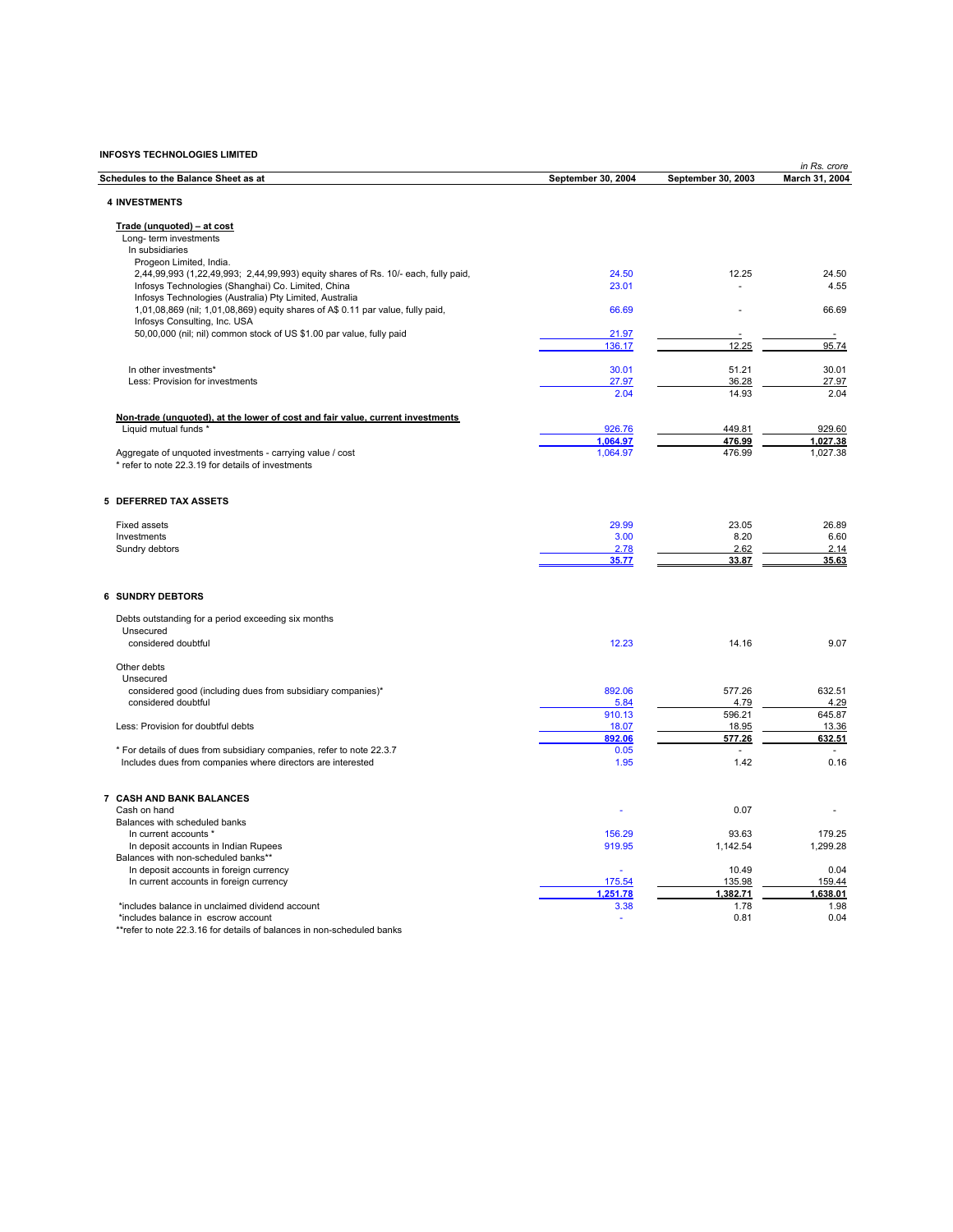|                                                                                   |                    |                    | in Rs. crore   |
|-----------------------------------------------------------------------------------|--------------------|--------------------|----------------|
| Schedules to the Balance Sheet as at                                              | September 30, 2004 | September 30, 2003 | March 31, 2004 |
| <b>8 LOANS AND ADVANCES</b>                                                       |                    |                    |                |
|                                                                                   |                    |                    |                |
| Unsecured, considered good                                                        |                    |                    |                |
| Advances                                                                          |                    |                    |                |
| prepaid expenses                                                                  | 32.85              | 25.52              | 37.32          |
| for supply of goods and rendering of services                                     | 6.59               | 2.02               | 5.83           |
| Others (including loans and advances to subsidiary companies)*                    | 5.37               | 12.22              | 4.51           |
|                                                                                   | 44.81              | 39.76              | 47.66          |
| Unbilled revenues                                                                 | 121.94             | 84.81              | 92.86          |
| Advance income tax                                                                | 275.80             | 197.45             | 209.98         |
| Loans and advances to employees **                                                |                    |                    |                |
| housing and other loans                                                           | 67.77              | 101.28             | 83.26          |
| salary advances                                                                   | 38.00              | 26.79              | 33.62          |
| Electricity and other deposits                                                    | 13.75              | 12.78              | 9.08           |
| Rental deposits                                                                   | 14.50              | 14.53              | 14.93          |
| Deposits with financial institutions and body corporate                           | 236.36             | 307.15             | 201.39         |
| Other assets                                                                      |                    | 2.08               | 0.44           |
|                                                                                   | 812.93             | 786.63             | 693.22         |
| Unsecured, considered doubtful                                                    |                    |                    |                |
| Loans and advances to employees                                                   | 0.23               | 0.54               | 0.09           |
|                                                                                   | 813.16             | 787.17             | 693.31         |
| Less: Provision for doubtful loans and advances to employees                      | 0.23               | 0.54               | 0.09           |
|                                                                                   | 812.93             | 786.63             | 693.22         |
| * For details of advances to subsidiary companies, refer to note 22.3.7           | 0.99               | ٠                  | 0.85           |
| ** includes dues by non-director officers of the company                          | 0.04               |                    |                |
| Maximum amounts due by non-director officers at any time during the period / year | 0.04               | 0.06               | 0.06           |
| 9 CURRENT LIABILITIES                                                             |                    |                    |                |
|                                                                                   |                    |                    |                |
| Sundry creditors                                                                  |                    |                    |                |
| for goods and services (including dues to subsidiary companies) *                 | 25.42              | 0.65               | 11.36          |
| for accrued salaries and benefits                                                 |                    |                    |                |
| salaries                                                                          | 16.49              | 12.57              | 14.58          |
| bonus and incentives                                                              | 146.90             | 127.94             | 239.80         |
| unavailed leave                                                                   | 40.07              | 29.42              | 41.45          |
| for other liabilities                                                             |                    |                    |                |
| provision for expenses                                                            | 82.90              | 56.15              | 59.41          |
| retention monies*                                                                 | 14.72              | 5.97               | 6.88           |
| withholding and other taxes payable                                               | 47.48              | 24.30              | 34.70          |
| for purchase of intellectual property rights                                      | 20.62              | 20.27              | 19.21          |
| others                                                                            | 11.36              | 6.91               | 3.02           |
|                                                                                   | 405.96             | 284.18             | 430.41         |
| Advances received from clients                                                    | 36.69              | 13.91              | 65.19          |
| Unearned revenue                                                                  | 100.90             | 71.12              | 62.86          |
| Loss on forward exchange contracts                                                | 19.99              | ÷                  | in 1919.       |
| Unclaimed dividend                                                                | 3.38               | 1.78               | 1.98           |
|                                                                                   | 566.92             | 370.99             | 560.44         |
| * For details of dues to subsidiary companies, refer to note 22.3.7               | 26.56              |                    | 12.95          |
| <b>10 PROVISIONS</b>                                                              |                    |                    |                |
|                                                                                   |                    |                    |                |
| Proposed dividend                                                                 | 133.93             | 96.09              | 766.37         |
| Provision for                                                                     |                    |                    |                |
| tax on dividend                                                                   | 17.50              | 12.31              | 98.19          |
| income taxes                                                                      | 420.50             | 231.05             | 313.49         |
| post-sales client support and warranties                                          | 23.92              | 4.67               | 5.13           |
|                                                                                   | 595.85             | 344.12             | 1.183.18       |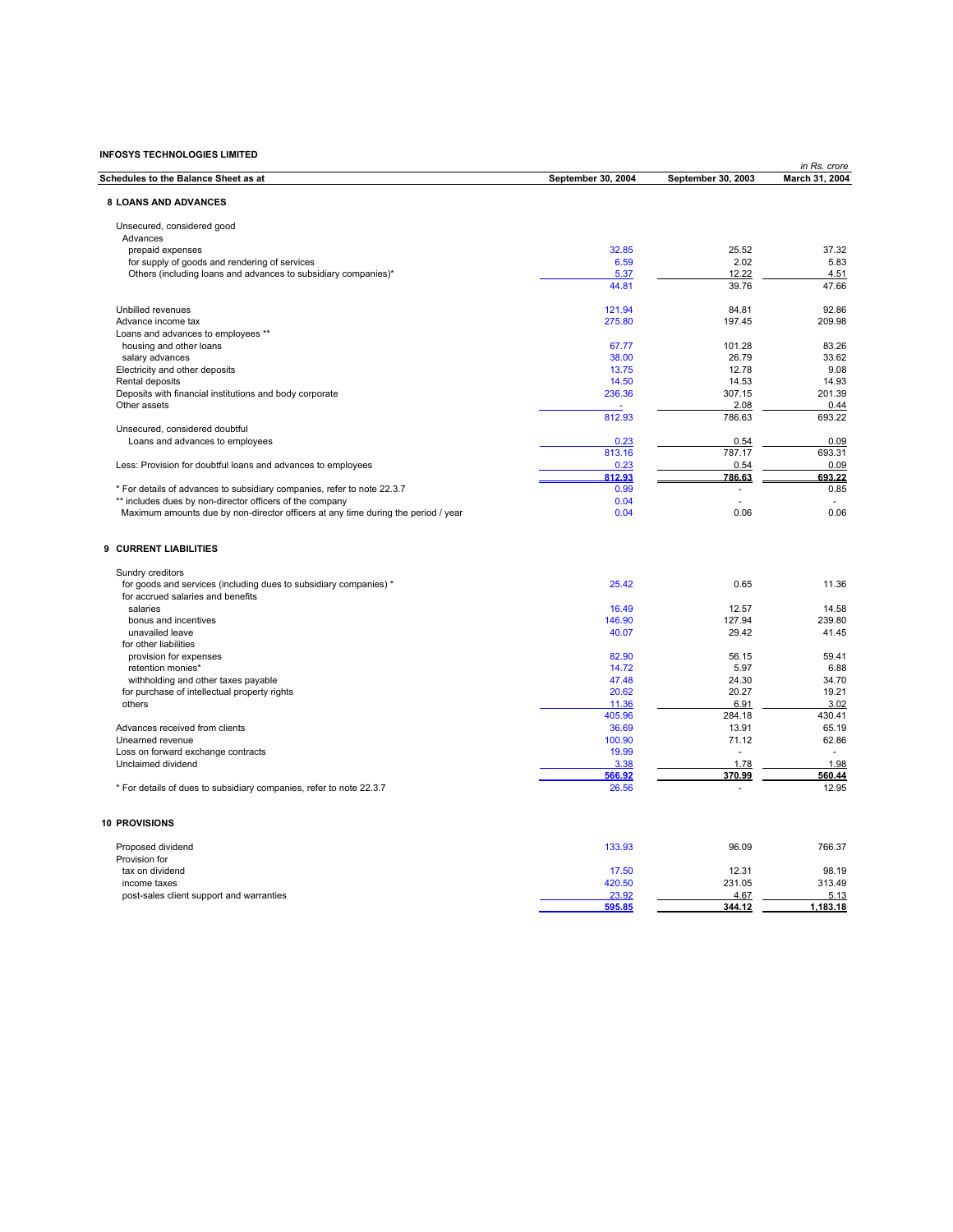| Half year ended<br>Schedules to Profit and Loss Account for the<br>Quarter ended<br>September 30,<br>September 30,<br>2003<br>2003<br>2004<br>2004<br><b>11 SOFTWARE DEVELOPMENT EXPENSES</b><br>674.45<br>482.59<br>1.271.79<br>937.37<br>Salaries and bonus including overseas staff expenses<br>2.86<br>4.13<br>5.99<br>Staff welfare<br>7.48 | Year ended<br>March 31,<br>2004<br>2,015.47<br>13.17<br>49.90<br>168.19<br>8.94<br>64.84<br>16.04 |
|--------------------------------------------------------------------------------------------------------------------------------------------------------------------------------------------------------------------------------------------------------------------------------------------------------------------------------------------------|---------------------------------------------------------------------------------------------------|
|                                                                                                                                                                                                                                                                                                                                                  |                                                                                                   |
|                                                                                                                                                                                                                                                                                                                                                  |                                                                                                   |
|                                                                                                                                                                                                                                                                                                                                                  |                                                                                                   |
|                                                                                                                                                                                                                                                                                                                                                  |                                                                                                   |
|                                                                                                                                                                                                                                                                                                                                                  |                                                                                                   |
|                                                                                                                                                                                                                                                                                                                                                  |                                                                                                   |
| Contribution to provident and other funds<br>19.19<br>12.99<br>34.95<br>23.74                                                                                                                                                                                                                                                                    |                                                                                                   |
| Overseas travel expenses<br>61.10<br>43.07<br>117.48<br>84.68                                                                                                                                                                                                                                                                                    |                                                                                                   |
| 2.05<br>6.50<br>3.77<br>4.15<br>Consumables                                                                                                                                                                                                                                                                                                      |                                                                                                   |
| Cost of software packages                                                                                                                                                                                                                                                                                                                        |                                                                                                   |
| 26.23<br>21.47<br>46.81<br>35.07<br>for own use                                                                                                                                                                                                                                                                                                  |                                                                                                   |
| 6.04<br>2.48<br>9.55<br>12.34<br>for service delivery to clients                                                                                                                                                                                                                                                                                 |                                                                                                   |
| 86.21<br>7.61<br>159.16<br>34.29<br>Cost of technical sub-contractors                                                                                                                                                                                                                                                                            | 109.89                                                                                            |
| 3.14<br>6.74<br>5.44<br>Computer maintenance<br>3.90                                                                                                                                                                                                                                                                                             | 11.89                                                                                             |
| 10.86<br>7.75<br>19.67<br>15.93<br>Communication expenses                                                                                                                                                                                                                                                                                        | 32.18                                                                                             |
| 18.79<br>Provision for post-sales client support and warranties<br>11.57<br>(0.32)<br>(0.15)                                                                                                                                                                                                                                                     | 0.30                                                                                              |
| 2.13<br>1.47<br>2.95<br>1.47<br>Rent                                                                                                                                                                                                                                                                                                             | 4.50                                                                                              |
| 909.96<br>587.16<br>1,701.87<br>1,159.94                                                                                                                                                                                                                                                                                                         | 2,495.31                                                                                          |
| <b>12 SELLING AND MARKETING EXPENSES</b>                                                                                                                                                                                                                                                                                                         |                                                                                                   |
|                                                                                                                                                                                                                                                                                                                                                  |                                                                                                   |
| 111.30<br>99.20<br>58.60<br>49.36<br>Salaries and bonus including overseas staff expenses                                                                                                                                                                                                                                                        | 207.25                                                                                            |
| Staff welfare<br>0.08<br>0.15<br>0.20<br>0.23                                                                                                                                                                                                                                                                                                    | 0.59                                                                                              |
| 0.34<br>0.79<br>0.71<br>1.17<br>Contribution to provident and other funds                                                                                                                                                                                                                                                                        | 1.73                                                                                              |
| 11.93<br>9.26<br>24.70<br>18.04<br>Overseas travel expenses                                                                                                                                                                                                                                                                                      | 40.45                                                                                             |
| Consumables<br>0.06<br>0.02<br>0.12<br>0.08                                                                                                                                                                                                                                                                                                      | 0.19                                                                                              |
| Cost of software packages                                                                                                                                                                                                                                                                                                                        |                                                                                                   |
| 0.01<br>0.01<br>0.01<br>for own use<br>$\sim$                                                                                                                                                                                                                                                                                                    | 0.18                                                                                              |
| 0.01<br>0.02<br>Computer maintenance<br>÷.<br>÷                                                                                                                                                                                                                                                                                                  | 0.02                                                                                              |
| 0.01<br>0.02<br>Communication expenses<br>$\sim$<br>$\sim$                                                                                                                                                                                                                                                                                       | 0.01                                                                                              |
| 3.51<br>0.28<br>3.95<br>0.60<br>Traveling and conveyance                                                                                                                                                                                                                                                                                         | 1.43                                                                                              |
| 3.94<br>6.90<br>Rent<br>2.57<br>5.57                                                                                                                                                                                                                                                                                                             | 15.19                                                                                             |
| 2.52<br>2.29<br>Telephone charges<br>1.44<br>1.19                                                                                                                                                                                                                                                                                                | 5.06                                                                                              |
| 0.78<br>2.74<br>Professional charges<br>5.18<br>8.02                                                                                                                                                                                                                                                                                             | 5.75                                                                                              |
| 0.30<br>0.25<br>0.53<br>0.52<br>Printing and stationery<br>0.24<br>0.17<br>0.12<br>0.31                                                                                                                                                                                                                                                          | 0.99<br>0.53                                                                                      |
| Advertisements<br>11.78<br>9.42<br>17.37<br>15.14<br><b>Brand building</b>                                                                                                                                                                                                                                                                       | 34.23                                                                                             |
| 0.07<br>0.11<br>Office maintenance<br>0.06<br>0.13                                                                                                                                                                                                                                                                                               | 0.24                                                                                              |
| Power and fuel<br>0.01<br>0.03<br>÷                                                                                                                                                                                                                                                                                                              | 0.04                                                                                              |
| 0.01<br>0.05<br>0.04<br>Insurance charges<br>0.02                                                                                                                                                                                                                                                                                                | 0.11                                                                                              |
| 0.03<br>0.03<br>Rates and taxes<br>$\omega$<br>×.                                                                                                                                                                                                                                                                                                | 0.08                                                                                              |
| 0.01<br>Bank charges and commission<br>$\sim$                                                                                                                                                                                                                                                                                                    | 0.02                                                                                              |
| 4.32<br>0.64<br>8.49<br>2.91<br>Commission charges                                                                                                                                                                                                                                                                                               | 7.27                                                                                              |
| 2.52<br>1.76<br>6.04<br>2.61<br>Marketing expenses                                                                                                                                                                                                                                                                                               | 5.99                                                                                              |
| 0.18<br>0.09<br>0.40<br>0.20<br>Sales promotion expenses                                                                                                                                                                                                                                                                                         | 0.69                                                                                              |
| 2.29<br>7.04<br>Miscellaneous expenses                                                                                                                                                                                                                                                                                                           | 7.04                                                                                              |
| 103.08<br>190.47<br>80.44<br>160.16                                                                                                                                                                                                                                                                                                              | 335.08                                                                                            |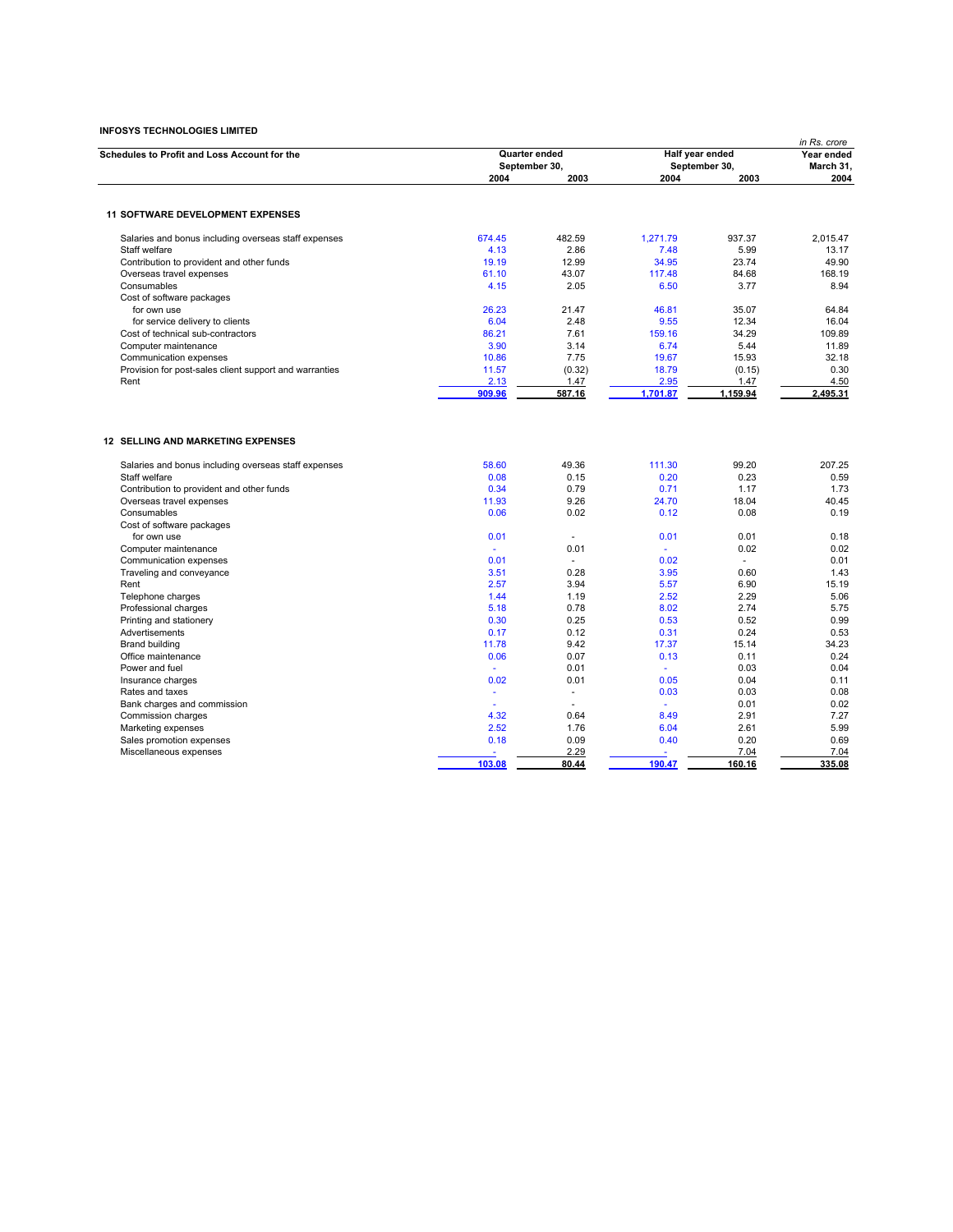|                                                                             |                       |               |                               | in Rs. crore  |                   |  |
|-----------------------------------------------------------------------------|-----------------------|---------------|-------------------------------|---------------|-------------------|--|
| Schedules to Profit and Loss Account for the                                | Quarter ended         |               | Half year ended               |               | Year ended        |  |
|                                                                             | September 30,<br>2004 | 2003          | September 30,<br>2004<br>2003 |               | March 31,<br>2004 |  |
| <b>13 GENERAL AND ADMINISTRATION EXPENSES</b>                               |                       |               |                               |               |                   |  |
|                                                                             | 21.06                 | 17.36         | 41.12                         | 34.26         | 73.11             |  |
| Salaries and bonus including overseas staff expenses                        |                       |               |                               |               |                   |  |
| Contribution to provident and other funds                                   | 1.70                  | 1.15          | 3.27                          | 2.29          | 4.64              |  |
| Overseas travel expenses                                                    | 2.12                  | 1.87          | 4.17                          | 3.57          | 6.36              |  |
| Traveling and conveyance                                                    | 8.79                  | 5.18          | 16.76                         | 9.51          | 22.27             |  |
| Rent                                                                        | 4.97                  | 3.66          | 8.99                          | 10.77         | 19.19             |  |
| Telephone charges                                                           | 10.95                 | 7.47          | 19.59                         | 14.76         | 29.21             |  |
| Professional charges                                                        | 14.70                 | 9.79          | 23.79                         | 16.28         | 33.92             |  |
| Printing and stationery                                                     | 1.89                  | 1.05          | 3.18                          | 3.39          | 5.87              |  |
| Advertisements                                                              | 2.38                  | 0.37          | 4.47                          | 1.36          | 5.50              |  |
| Office maintenance                                                          | 10.02                 | 6.32          | 18.29                         | 12.55         | 28.83             |  |
| Repairs to building                                                         | 2.68                  | 1.49          | 4.00                          | 3.39          | 10.28             |  |
| Repairs to plant and machinery                                              | 1.54                  | 1.51          | 3.11                          | 2.60          | 4.85              |  |
| Power and fuel                                                              | 9.66                  | 7.19          | 18.51                         | 14.39         | 28.68             |  |
| Insurance charges                                                           | 7.05                  | 6.06          | 14.17                         | 11.19         | 23.73             |  |
| Rates and taxes                                                             | 2.22                  | 0.94          | 4.51                          | 2.15          | 5.38              |  |
| Donations                                                                   | 4.83                  | 3.52          | 9.05                          | 7.02          | 14.29             |  |
| Auditor's remuneration                                                      |                       |               |                               |               |                   |  |
| statutory audit fees                                                        | 0.09                  | 0.08          | 0.18                          | 0.15          | 0.31              |  |
| certification charges                                                       | $\omega$              |               | ÷.                            | ä,            | 0.03              |  |
| others                                                                      |                       |               | $\omega$                      |               | 0.24              |  |
| out-of-pocket expenses                                                      |                       |               | 0.01                          | 0.01          | 0.02              |  |
| Provision for bad and doubtful debts                                        | 5.25                  | 10.73         | 11.58                         | 14.02         | 15.99             |  |
| Provision for doubtful loans and advances                                   | 0.09                  | 0.12          | 0.11                          | 0.13          | 0.14              |  |
| Bank charges and commission                                                 | 0.33                  | 0.16          | 0.57                          | 0.35          | 0.73              |  |
| Commission to non-whole time directors                                      | 0.39                  | 0.39          | 0.78                          | 0.78          | 1.49              |  |
| Postage and courier                                                         | 1.42                  | 0.70          | 2.79                          | 1.94          | 3.91              |  |
| Books and periodicals                                                       | 0.70                  | 0.34          | 1.28                          | 0.58          | 1.51              |  |
| Research grants                                                             | 0.09                  | 0.12          | 0.19                          | 0.18          | 0.54              |  |
| Freight charges                                                             | 0.14                  | 0.15          | 0.37                          | 0.30          | 0.84              |  |
| Professional membership and seminar participation fees                      | 1.37                  | 0.65          | 2.82                          | 1.27          | 3.57              |  |
| Miscellaneous expenses                                                      | 0.35                  | 0.35          | 0.36                          | 0.71          | 1.42              |  |
|                                                                             | 116.78                | 88.72         | 218.02                        | 169.90        | 346.85            |  |
| <b>14 OTHER INCOME</b>                                                      |                       |               |                               |               |                   |  |
| Interest received on deposits with banks and others*                        | 13.47                 | 19.90         | 33.10                         | 42.65         | 82.88             |  |
| Dividend received on investment in liquid mutual funds (non-trade unquoted) | 8.30                  | 3.53          | 16.94                         | 3.53          | 17.40             |  |
| Miscellaneous income                                                        | 2.28                  | 1.97          | 4.26                          | 3.81          | 7.68              |  |
|                                                                             | 6.18                  | 18.88         | (6.08)                        | 26.74         | 19.43             |  |
| Exchange differences (refer to note 22.2)                                   | 30.23                 |               | 48.22                         |               | 127.39            |  |
| *Tax deducted at source                                                     | 2.35                  | 44.28<br>4.19 | 6.60                          | 76.73<br>8.52 | 16.55             |  |
| <b>15 PROVISION FOR TAXATION</b>                                            |                       |               |                               |               |                   |  |
| Current period/ year                                                        |                       |               |                               |               |                   |  |
| Income taxes                                                                | 78.26                 | 55.53         | 143.64                        | 108.14        | 226.31            |  |
| Deferred taxes                                                              | 0.24                  | 4.47          | (0.14)                        | 2.94          | 1.18              |  |
|                                                                             | 78.50                 | 60.00         | 143.50                        | 111.08        | 227.49            |  |
| Prior period/ years                                                         |                       |               |                               | 0.92          | (0.49)            |  |
|                                                                             | 78.50                 | 60.00         | 143.50                        | 112.00        | 227.00            |  |